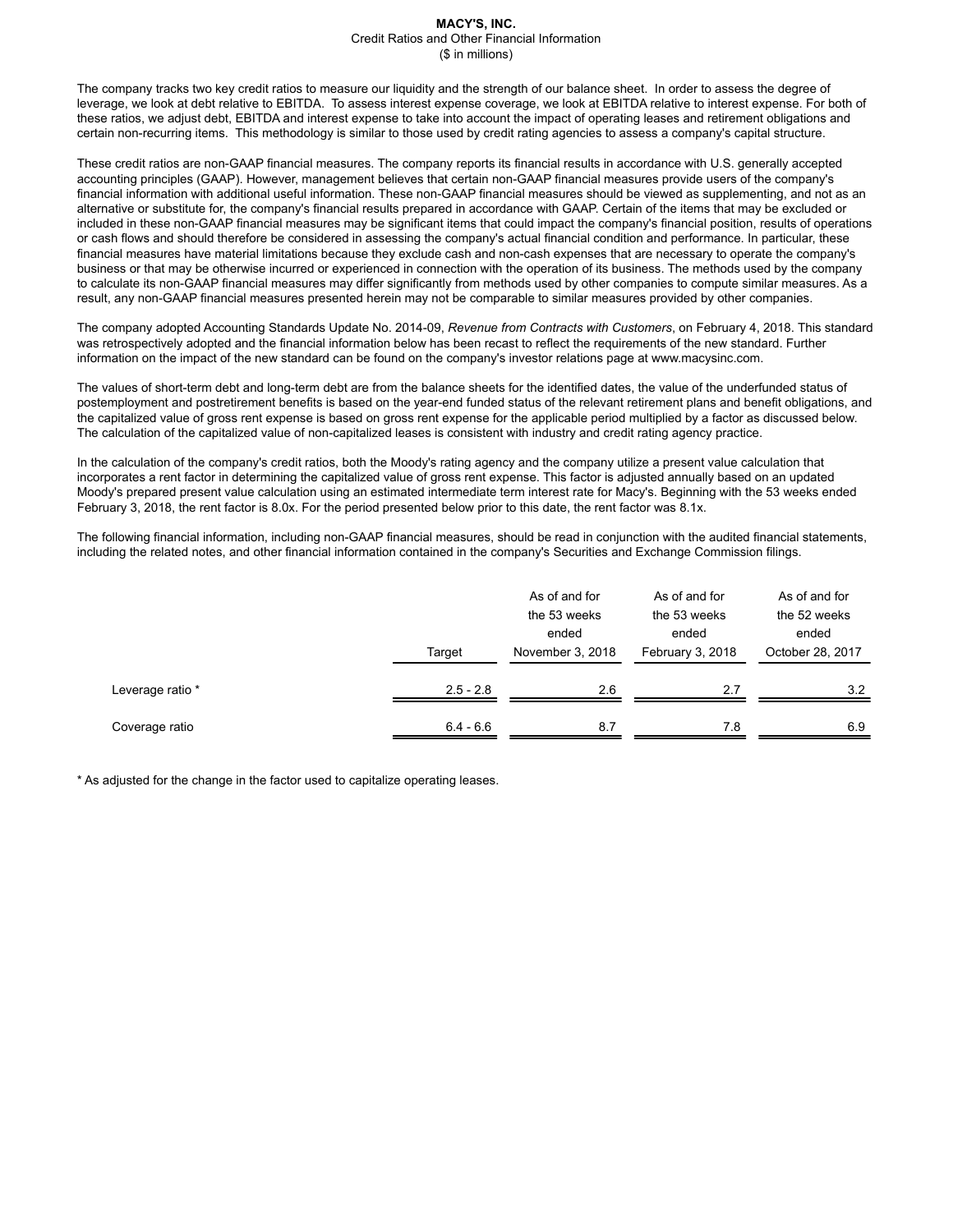# **Adjusted EBITDA**

As computed below, Adjusted EBITDA represents earnings before interest, taxes and depreciation and amortization, adjusted to exclude the effects of impairment, restructuring, store closing and other costs, settlement charges, gross rent expense, and the excess of the net periodic benefit costs of the company's postemployment and postretirement benefit obligations over the related service cost components of such benefit costs. This methodology is similar to those used by credit rating agencies to assess a company's capital structure. Management believes that Adjusted EBITDA is a useful measure in evaluating the company's ability to generate cash flow from its operations.

|                                                                                                                            | As of and for<br>the 53 weeks<br>ended<br>November 3, 2018 |       | As of and for<br>the 53 weeks<br>ended<br>February 3, 2018 |       | As of and for<br>the 52 weeks<br>ended<br>October 28, 2017 |       |
|----------------------------------------------------------------------------------------------------------------------------|------------------------------------------------------------|-------|------------------------------------------------------------|-------|------------------------------------------------------------|-------|
| Most Comparable GAAP Measure:                                                                                              |                                                            |       |                                                            |       |                                                            |       |
| Net income                                                                                                                 |                                                            | 1,700 | S                                                          | 1,555 | \$                                                         | 696   |
| Non-GAAP Measure:                                                                                                          |                                                            |       |                                                            |       |                                                            |       |
| Net income                                                                                                                 | \$                                                         | 1,700 | \$                                                         | 1,555 | \$                                                         | 696   |
| Add back interest expense                                                                                                  |                                                            | 281   |                                                            | 321   |                                                            | 332   |
| Add back (deduct) losses or gains on early retirement of debt                                                              |                                                            | (6)   |                                                            | (10)  |                                                            |       |
| Deduct interest income                                                                                                     |                                                            | (21)  |                                                            | (11)  |                                                            | (8)   |
| Add back (deduct) federal, state and local income tax expense (benefit)                                                    |                                                            | (79)  |                                                            | (39)  |                                                            | 401   |
| Add back restructuring, impairment, store closing and other costs                                                          |                                                            | 191   |                                                            | 186   |                                                            | 263   |
| Add back settlement charges                                                                                                |                                                            | 105   |                                                            | 105   |                                                            | 90    |
| Add back depreciation and amortization                                                                                     |                                                            | 968   |                                                            | 991   |                                                            | 1,012 |
| Add back gross rent expense (Note 1)                                                                                       |                                                            | 340   |                                                            | 338   |                                                            | 335   |
| Deduct net periodic benefit costs of the postemployment and<br>postretirement benefit obligations in excess of the service |                                                            |       |                                                            |       |                                                            |       |
| cost components (Note 2)                                                                                                   |                                                            | (45)  |                                                            | (57)  |                                                            | (58)  |
| <b>Adjusted EBITDA</b>                                                                                                     |                                                            | 3,434 |                                                            | 3,379 |                                                            | 3,064 |

# Note 1

The add back of gross rent expense in calculating Adjusted EBITDA treats the company's periodic rent expense under the relevant lease agreements in a manner consistent with the company's owned properties.

| Real estate       |     | 328 |     |
|-------------------|-----|-----|-----|
| Personal property |     | 10  |     |
|                   | 340 | 338 | 335 |

# Note 2

The add back of the excess net periodic benefit cost of the company's postemployment and postretirement benefit obligations over the service cost component of such benefit costs in calculating Adjusted EBITDA recognizes the fact that the service cost components of the net periodic benefit costs are primarily operating type costs and should be included in Adjusted EBITDA, while all other components of the net periodic benefit costs are primarily financing type costs and should be excluded from Adjusted EBITDA. Net periodic benefit costs include, where applicable, service cost, interest cost, expected return on assets, amortization of net actuarial gains and losses and the amortization of prior service costs or credits.

| Net periodic benefit costs:                                |            |    |      |            |
|------------------------------------------------------------|------------|----|------|------------|
| Pension plan                                               | \$<br>(70) | \$ | (82) | \$<br>(82) |
| Supplementary retirement plan                              | 32         |    | 31   | 29         |
| Postretirement benefit obligations                         | (1)        |    |      |            |
| Less service cost component of net periodic benefit costs: |            |    |      |            |
| Pension plan                                               | (6)        |    | (6)  | (6)        |
| Supplementary retirement plan                              |            |    |      |            |
| Postretirement benefit obligations                         |            |    |      |            |
|                                                            | (45)       | £. | (57  | (58)       |
|                                                            |            |    |      |            |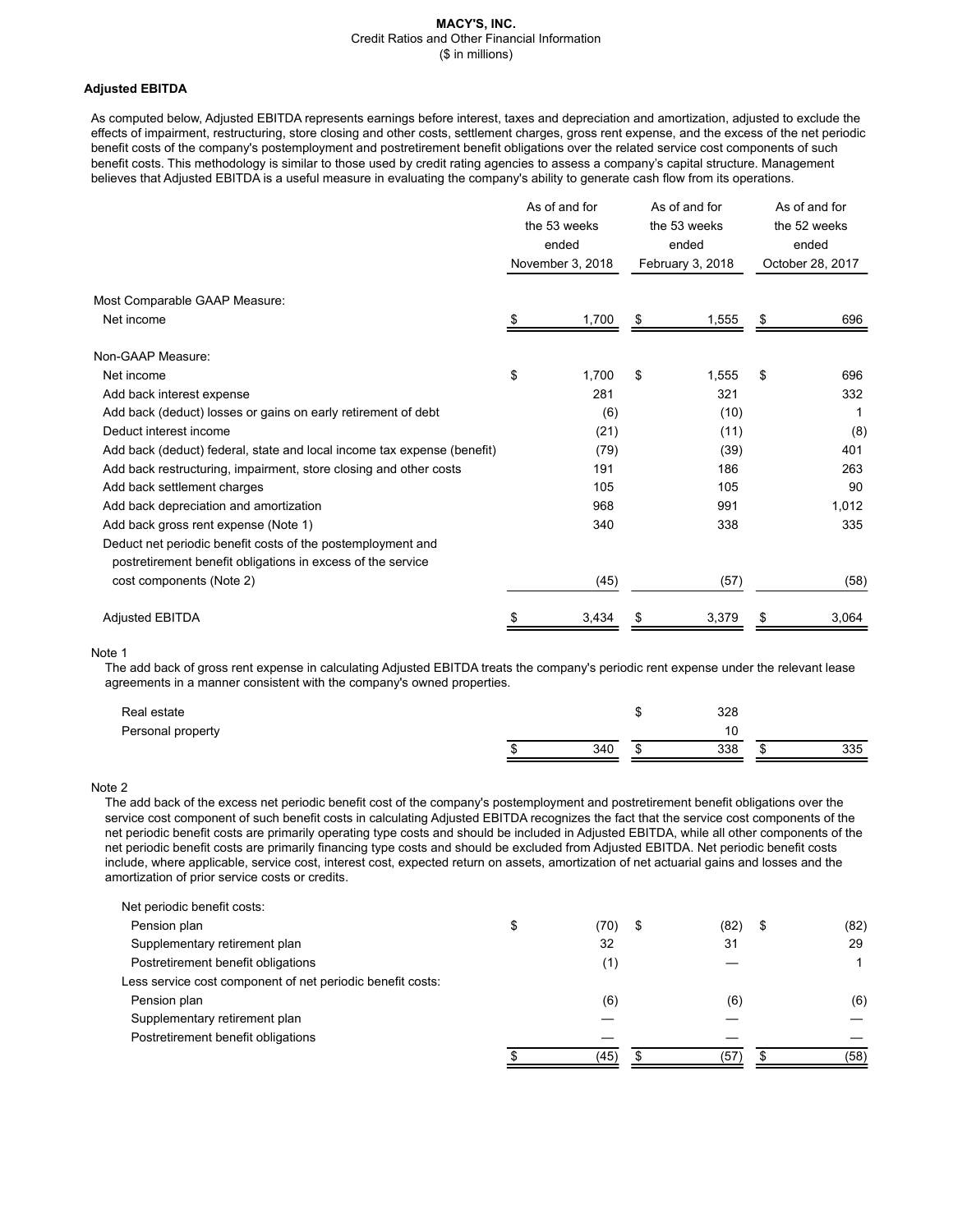# **Leverage ratio**

The leverage ratio, as computed below, is defined as Adjusted debt divided by Adjusted EBITDA. As computed below, Adjusted debt represents the company's short-term and long-term debt, adjusted to include (exclude) certain items as identified below. As computed above, Adjusted EBITDA represents earnings before interest, taxes and depreciation and amortization, adjusted to exclude the effects of impairment, restructuring, store closing and other costs, settlement charges, gross rent expense, and the excess of the net periodic benefit costs of the company's postemployment and postretirement benefit obligations over the related service cost components of such benefit costs. These methodologies are similar to those used by credit rating agencies to assess a company's capital structure. Management believes that the leverage ratio is a useful measure in evaluating the company's ability to cover its debt-like obligations.

|                                                  | As of and for<br>the 53 weeks<br>ended<br>November 3, 2018 |       | As of and for<br>the 53 weeks<br>ended<br>February 3, 2018 | As of and for<br>the 52 weeks<br>ended<br>October 28, 2017 |         |
|--------------------------------------------------|------------------------------------------------------------|-------|------------------------------------------------------------|------------------------------------------------------------|---------|
| Most comparable GAAP Ratio:                      |                                                            |       |                                                            |                                                            |         |
| Short-term debt                                  | \$                                                         | 65    | \$<br>22                                                   | \$                                                         | 22      |
| Long-term debt                                   |                                                            | 5,469 | 5,861                                                      |                                                            | 6,297   |
| Total debt                                       | \$                                                         | 5,534 | \$<br>5,883                                                | \$                                                         | 6,319   |
| Net income                                       | \$                                                         | 1,700 | \$<br>1,555                                                | \$                                                         | 696     |
|                                                  |                                                            | 3.3   | 3.8                                                        |                                                            | 9.1     |
| Non-GAAP Ratio:                                  |                                                            |       |                                                            |                                                            |         |
| Short-term debt                                  | \$                                                         | 65    | \$<br>22                                                   | \$                                                         | 22      |
| Long-term debt                                   |                                                            | 5,469 | 5,861                                                      |                                                            | 6,297   |
| Underfunded status of postemployment and         |                                                            |       |                                                            |                                                            |         |
| postretirement benefits (Note 1)                 |                                                            | 535   | 535                                                        |                                                            | 648     |
| Capitalized value of gross rent expense (Note 2) |                                                            | 2,720 | 2,704                                                      |                                                            | 2,714   |
| Adjusted debt                                    | \$                                                         | 8,789 | \$<br>9,122                                                | \$                                                         | 9,681   |
| <b>Adjusted EBITDA</b>                           |                                                            | 3,434 | \$<br>3,379                                                | \$                                                         | 3,064   |
|                                                  |                                                            | 2.6   | 2.7                                                        |                                                            | $3.2\,$ |

# Note 1

The inclusion of the underfunded status (the amount by which the projected benefit obligation or accumulated postretirement benefit obligation exceeds the fair value of plan assets) of the company's postemployment and postretirement obligations in Adjusted debt treats the company's net liability under the relevant benefit plans as debt equivalents. The assumed tax benefit of 26% represents the tax deductibility of contributions which impact the funded status of the plans.

| \$<br>(138) | S | (138) | \$<br>95 |
|-------------|---|-------|----------|
| 703         |   | 703   | 747      |
| 156         |   | 156   | 186      |
|             |   |       |          |
|             |   |       |          |
| (186)       |   | (186) | (380)    |
| 535         |   | 535   | 648      |
|             |   |       |          |

Note 2

The inclusion of the capitalized value of gross rent expense, as calculated by multiplying the periodic annual reported gross rent expense by a factor of 8.0x for the periods ending on February 3, 2018 and later, and 8.1x for the prior period presented above.